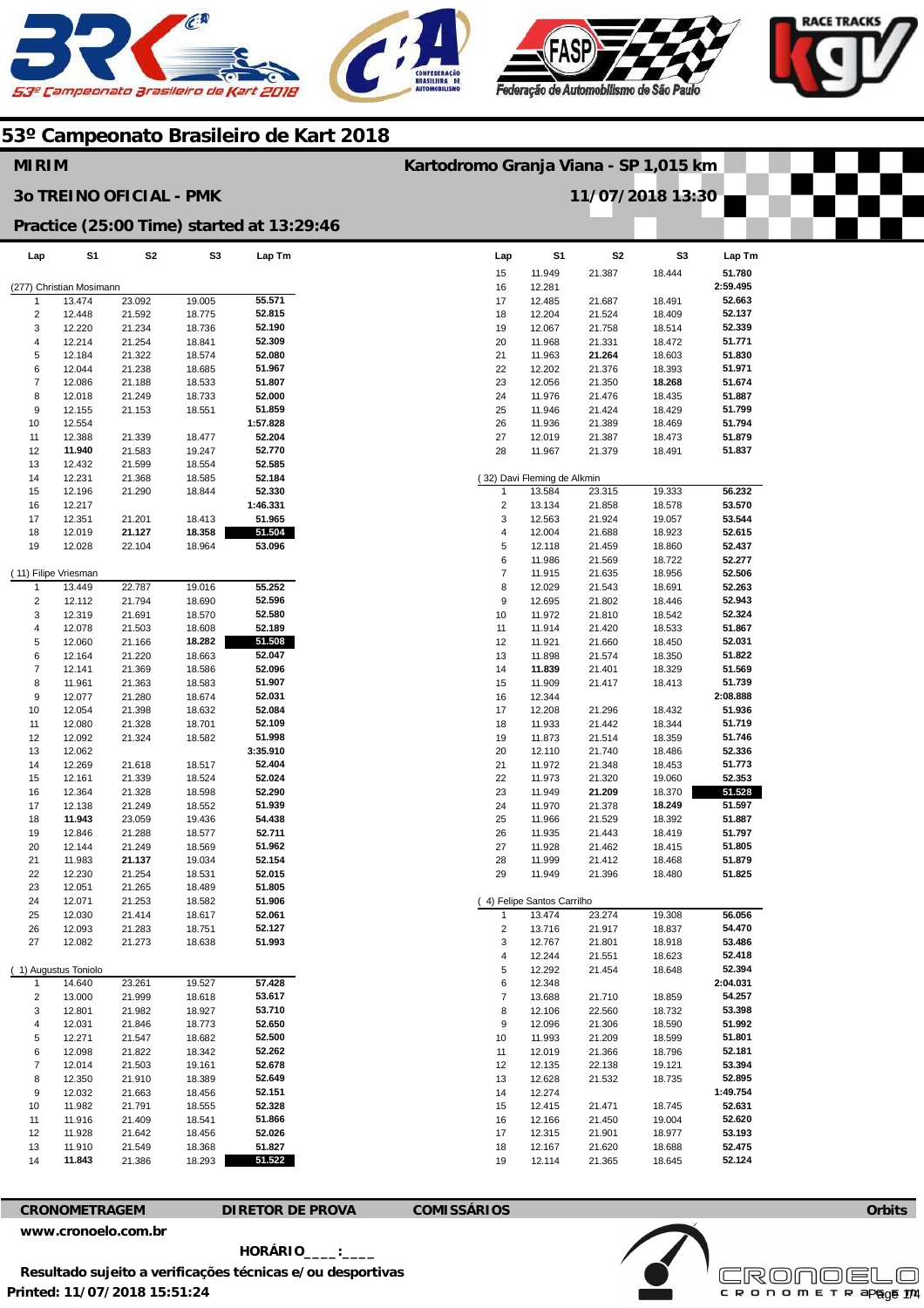





| <b>MIRIM</b>                                       |                               |                  |                  |                    | Kartodromo Granja Viana - SP 1,015 km |                                 |                  |                  |                  |  |  |
|----------------------------------------------------|-------------------------------|------------------|------------------|--------------------|---------------------------------------|---------------------------------|------------------|------------------|------------------|--|--|
| <b>30 TREINO OFICIAL - PMK</b><br>11/07/2018 13:30 |                               |                  |                  |                    |                                       |                                 |                  |                  |                  |  |  |
| Practice (25:00 Time) started at 13:29:46          |                               |                  |                  |                    |                                       |                                 |                  |                  |                  |  |  |
| Lap                                                | S1                            | S2               | S3               | Lap Tm             | Lap                                   | S1                              | S <sub>2</sub>   | S3               | Lap Tm           |  |  |
| 20                                                 | 12.656                        | 21.451           | 18.553           | 52.660             | 5                                     | 12.234                          | 21.258           | 18.856           | 52.348           |  |  |
| 21                                                 | 12.115                        | 21.393           | 18.452           | 51.960             | 6                                     | 13.134                          | 21.362           | 18.641           | 53.137           |  |  |
| 22                                                 | 12.065                        | 21.330           | 18.424           | 51.819             | $\overline{7}$                        | 12.257                          | 21.284           | 18.629           | 52.170           |  |  |
| 23<br>24                                           | 11.961                        | 21.180<br>21.588 | 18.410<br>18.582 | 51.551<br>52.332   | 8<br>9                                | 12.159<br>12.796                | 21.276<br>22.153 | 18.901<br>18.752 | 52.336<br>53.701 |  |  |
| 25                                                 | 12.162<br>12.234              | 21.397           | 18.717           | 52.348             | 10                                    | 12.114                          | 21.543           | 18.760           | 52.417           |  |  |
| 26                                                 | 12.021                        | 21.060           | 19.014           | 52.095             | 11                                    | 12.185                          | 21.397           | 19.125           | 52.707           |  |  |
| 27                                                 | 12.580                        | 21.381           | 18.696           | 52.657             | 12                                    | 14.306                          | 21.455           | 18.612           | 54.373           |  |  |
| 28                                                 | 12.218                        | 21.332           | 18.673           | 52.223             | 13                                    | 12.068                          | 21.254           | 18.573           | 51.895           |  |  |
|                                                    |                               |                  |                  |                    | 14                                    | 16.660                          | 21.675           | 18.552           | 56.887           |  |  |
|                                                    | (88) Bernardo Gentil          |                  |                  |                    | 15                                    | 12.222                          |                  |                  | 3:28.046         |  |  |
| $\mathbf{1}$                                       | 14.103                        | 22.958           | 19.238           | 56.299             | 16                                    | 12.551                          | 21.630           | 18.889           | 53.070           |  |  |
| $\overline{2}$                                     | 12.399                        | 21.609           | 18.745           | 52.753             | 17                                    | 12.207                          | 21.384           | 18.601           | 52.192           |  |  |
| 3                                                  | 12.250                        | 21.390           | 18.635           | 52.275             | 18                                    | 12.100                          | 21.311           | 18.781           | 52.192           |  |  |
| $\overline{4}$<br>5                                | 12.219<br>12.099              | 21.302<br>21.227 | 18.549<br>18.498 | 52.070<br>51.824   | 19<br>20                              | 14.856<br>12.074                | 22.188<br>21.334 | 18.872<br>18.638 | 55.916<br>52.046 |  |  |
| 6                                                  | 12.263                        |                  |                  | 3:07.291           | 21                                    | 12.082                          | 21.306           | 18.550           | 51.938           |  |  |
| $\overline{7}$                                     | 12.780                        | 23.579           | 20.149           | 56.508             | 22                                    | 12.032                          | 21.400           | 18.534           | 51.966           |  |  |
| 8                                                  | 12.162                        | 21.467           | 18.549           | 52.178             | 23                                    | 12.010                          | 21.283           | 18.484           | 51.777           |  |  |
| 9                                                  | 12.150                        | 21.420           | 18.783           | 52.353             | 24                                    | 12.393                          | 21.303           | 18.737           | 52.433           |  |  |
| 10                                                 | 12.098                        | 21.245           | 18.553           | 51.896             | 25                                    | 12.220                          | 22.047           | 18.562           | 52.829           |  |  |
| 11                                                 | 12.042                        |                  |                  | 3:56.227           | 26                                    | 12.031                          | 21.451           | 18.603           | 52.085           |  |  |
| 12                                                 | 12.451                        | 21.755           | 18.827           | 53.033             | 27                                    | 12.085                          | 21.296           | 18.513           | 51.894           |  |  |
| 13                                                 | 12.229                        | 21.380           | 18.640           | 52.249             |                                       |                                 |                  |                  |                  |  |  |
| 14<br>15                                           | 12.211<br>12.121              | 21.374<br>21.249 | 18.654<br>18.744 | 52.239<br>52.114   | $\overline{1}$                        | (95) Enzo Vidmontiene<br>13.551 | 22.932           | 18.952           | 55.435           |  |  |
| 16                                                 | 12.230                        | 21.297           | 18.618           | 52.145             | $\overline{2}$                        | 12.410                          | 21.843           | 18.768           | 53.021           |  |  |
| 17                                                 | 12.137                        | 21.313           | 18.602           | 52.052             | 3                                     | 12.295                          | 21.513           | 18.550           | 52.358           |  |  |
| 18                                                 | 12.152                        | 21.182           | 18.523           | 51.857             | 4                                     | 12.175                          | 21.513           | 18.754           | 52.442           |  |  |
| 19                                                 | 12.129                        | 21.308           | 18.615           | 52.052             | 5                                     | 12.200                          | 21.436           | 18.623           | 52.259           |  |  |
| 20                                                 | 12.794                        | 21.818           | 18.463           | 53.075             | 6                                     | 12.228                          | 21.494           | 18.677           | 52.399           |  |  |
| 21                                                 | 12.037                        | 21.408           | 18.525           | 51.970             | $\overline{7}$                        | 12.290                          | 21.690           | 18.689           | 52.669           |  |  |
| 22                                                 | 12.041                        | 21.182           | 18.540           | 51.763             | 8                                     | 12.292                          | 21.394           | 18.813           | 52.499           |  |  |
| 23<br>24                                           | 12.093<br>12.041              | 21.139<br>21.202 | 18.618<br>18.457 | 51.850<br>51.700   | 9<br>10                               | 12.209<br>12.247                | 22.119<br>21.526 | 18.749<br>18.559 | 53.077<br>52.332 |  |  |
|                                                    |                               |                  |                  |                    | 11                                    | 12.198                          |                  |                  | 3:58.199         |  |  |
|                                                    | (20) Gabriel Neves Reis       |                  |                  |                    | 12                                    | 12.900                          | 22.012           | 18.898           | 53.810           |  |  |
| $\mathbf 1$                                        | 14.028                        | 23.007           | 19.187           | 56.222             | 13                                    | 12.404                          | 21.672           | 18.761           | 52.837           |  |  |
| $\overline{2}$                                     | 12.901                        | 21.906           | 18.829           | 53.636             | 14                                    | 12.504                          |                  |                  | 1:13.740         |  |  |
| 3                                                  | 12.604                        | 21.644           | 18.859           | 53.107             | 15                                    | 12.588                          | 21.729           | 18.807           | 53.124           |  |  |
| $\overline{4}$                                     | 12.326                        | 21.674           | 18.639           | 52.639             | 16                                    | 12.323                          | 21.358           | 18.373           | 52.054           |  |  |
| 5<br>6                                             | 12.538<br>12.491              | 21.446           | 18.539           | 52.523<br>4:20.173 | 17<br>18                              | 12.018<br>12.482                | 22.646<br>21.557 | 18.730<br>19.133 | 53.394<br>53.172 |  |  |
| $\overline{7}$                                     | 12.836                        | 24.402           | 20.042           | 57.280             | 19                                    | 12.944                          | 21.407           | 18.702           | 53.053           |  |  |
| 8                                                  | 12.300                        | 21.685           | 18.629           | 52.614             | 20                                    | 12.242                          | 21.656           | 18.627           | 52.525           |  |  |
| 9                                                  | 12.124                        | 21.585           | 18.754           | 52.463             | 21                                    | 12.234                          | 21.578           | 18.639           | 52.451           |  |  |
| 10                                                 | 12.081                        | 21.387           | 18.592           | 52.060             | 22                                    | 12.325                          | 21.582           | 18.891           | 52.798           |  |  |
| 11                                                 | 12.110                        | 21.278           | 18.773           | 52.161             | 23                                    | 12.136                          | 21.736           | 19.250           | 53.122           |  |  |
| 12                                                 | 12.281                        |                  |                  | 2:33.745           | 24                                    | 12.161                          | 21.371           | 19.030           | 52.562           |  |  |
| 13                                                 | 12.698                        | 21.714           | 21.459           | 55.871             | 25                                    | 12.832                          | 21.628           | 18.651           | 53.111           |  |  |
| 14<br>15                                           | 13.319<br>11.978              | 21.404<br>21.402 | 18.405<br>18.914 | 53.128<br>52.294   | 26                                    | 12.489                          | 21.487           | 18.633           | 52.609           |  |  |
| 16                                                 | 12.447                        | 21.528           | 18.560           | 52.535             |                                       | (195) Lucas V. Pontual          |                  |                  |                  |  |  |
| 17                                                 | 12.155                        | 21.303           | 18.549           | 52.007             | $\mathbf{1}$                          | 14.123                          | 23.191           | 19.906           | 57.220           |  |  |
| 18                                                 | 12.101                        | 21.275           | 18.325           | 51.701             | $\overline{2}$                        | 13.282                          | 22.475           | 19.571           | 55.328           |  |  |
| 19                                                 | 12.064                        | 21.248           | 18.524           | 51.836             | 3                                     | 12.762                          | 22.265           | 19.590           | 54.617           |  |  |
| 20                                                 | 12.005                        | 21.373           | 18.676           | 52.054             | 4                                     | 12.728                          | 22.174           | 19.393           | 54.295           |  |  |
| 21                                                 | 12.258                        | 21.454           | 18.597           | 52.309             | 5                                     | 12.809                          |                  |                  | 1:39.819         |  |  |
| 22                                                 | 12.354                        |                  |                  | 1:40.076           | 6                                     | 12.850                          | 21.910           | 19.221           | 53.981           |  |  |
| 23                                                 | 12.870                        | 23.916           | 19.651           | 56.437             | $\overline{7}$                        | 12.665                          | 22.174           | 19.237           | 54.076           |  |  |
|                                                    | (27) Yuri Yasukawa M. Pereira |                  |                  |                    | 8<br>9                                | 12.412<br>12.356                | 21.832<br>21.610 | 19.345<br>18.868 | 53.589<br>52.834 |  |  |
| $\overline{1}$                                     | 13.757                        | 22.790           | 19.578           | 56.125             | 10                                    | 12.408                          | 21.669           | 19.214           | 53.291           |  |  |
| $\overline{2}$                                     | 12.624                        | 21.995           | 19.171           | 53.790             | 11                                    | 12.421                          | 21.658           | 19.091           | 53.170           |  |  |
| 3                                                  | 12.624                        | 21.687           | 18.951           | 53.262             | 12                                    | 12.369                          | 21.743           | 19.142           | 53.254           |  |  |
| $\overline{4}$                                     | 12.409                        | 21.606           | 19.082           | 53.097             | 13                                    | 12.450                          | 21.756           | 19.035           | 53.241           |  |  |
|                                                    |                               |                  |                  |                    |                                       |                                 |                  |                  |                  |  |  |

### **CRONOMETRAGEM DIRETOR DE PROVA COMISSÁRIOS**

**www.cronoelo.com.br** 

**Printed: 11/07/2018 15:51:24 HORÁRIO\_\_\_\_:\_\_\_\_ Resultado sujeito a verificações técnicas e/ou desportivas** 

**Orbits Licensed to: Cronoelo**  Page 274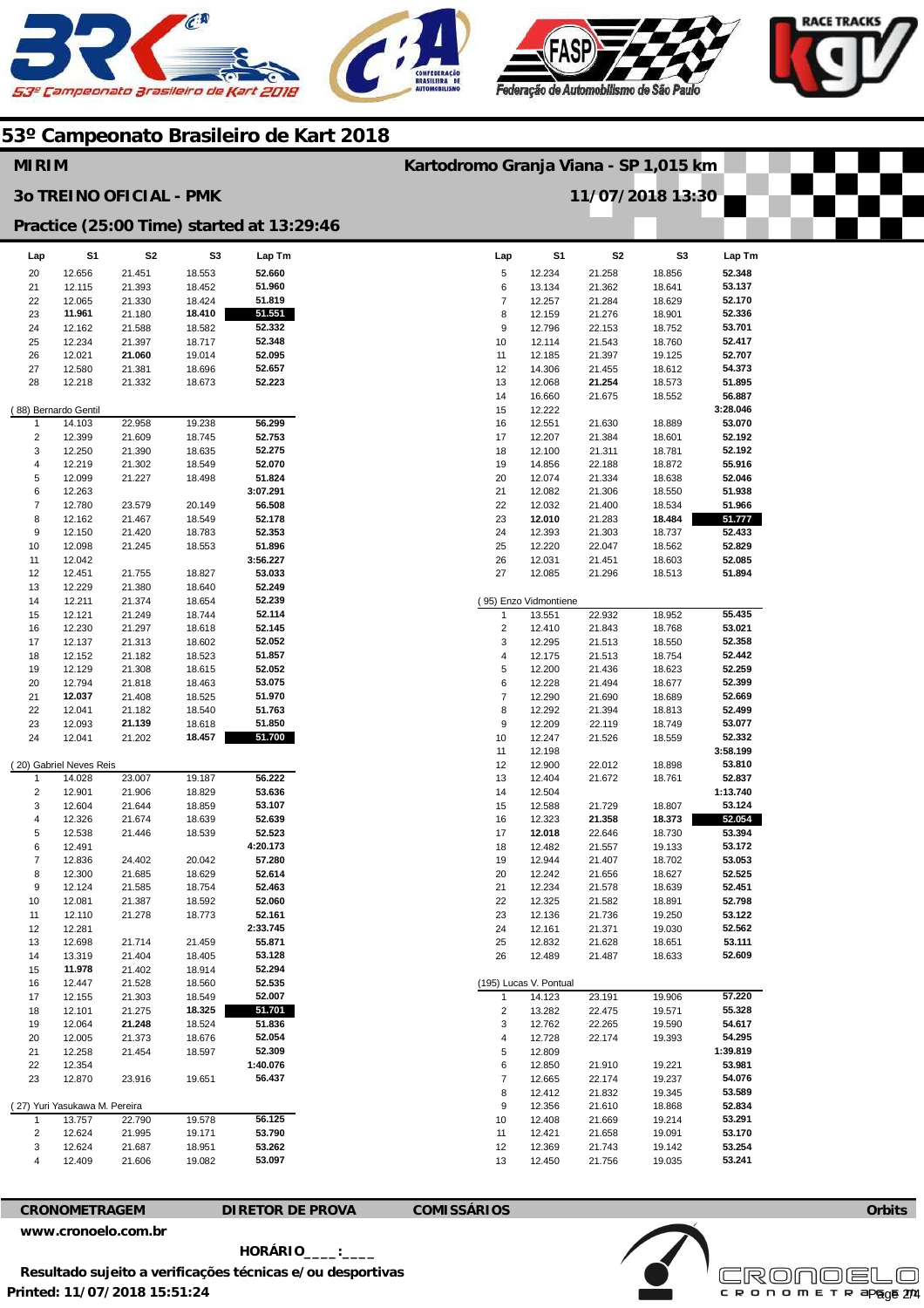





| <b>MIRIM</b>              |                             |                                |                  |                                           |          | Kartodromo Granja Viana - SP 1,015 km |                            |                  |                  |                    |  |
|---------------------------|-----------------------------|--------------------------------|------------------|-------------------------------------------|----------|---------------------------------------|----------------------------|------------------|------------------|--------------------|--|
|                           |                             | <b>30 TREINO OFICIAL - PMK</b> |                  |                                           |          | 11/07/2018 13:30                      |                            |                  |                  |                    |  |
|                           |                             |                                |                  | Practice (25:00 Time) started at 13:29:46 |          |                                       |                            |                  |                  |                    |  |
| Lap                       | S <sub>1</sub>              | S <sub>2</sub>                 | S <sub>3</sub>   | Lap Tm                                    |          | Lap                                   | S <sub>1</sub>             | S <sub>2</sub>   | S <sub>3</sub>   | Lap Tm             |  |
| 14                        | 12.542                      |                                |                  | 2:01.871                                  | 19       |                                       | 12.845                     | 21.507           | 18.880           | 53.232             |  |
| 15                        | 12.585                      | 21.876                         | 19.058           | 53.519                                    | 20       |                                       | 12.128                     | 21.413           | 18.853           | 52.394             |  |
| 16                        | 12.297                      | 21.600                         | 19.269           | 53.166                                    | 21       |                                       | 12.156                     | 21.462           | 18.834           | 52.452             |  |
| 17<br>18                  | 12.311<br>12.226            | 21.883<br>21.938               | 18.977<br>18.685 | 53.171<br>52.849                          | 22<br>23 |                                       | 12.089<br>11.979           | 21.389<br>22.922 | 19.030<br>19.504 | 52.508<br>54.405   |  |
| 19                        | 12.083                      | 21.607                         | 18.860           | 52.550                                    | 24       |                                       | 12.107                     | 21.644           | 18.798           | 52.549             |  |
| 20                        | 12.289                      | 21.667                         | 19.026           | 52.982                                    | 25       |                                       | 12.080                     | 22.300           | 19.469           | 53.849             |  |
| 21                        | 12.203                      | 21.616                         | 18.813           | 52.632                                    | 26       |                                       | 12.204                     | 21.687           | 18.874           | 52.765             |  |
| 22                        | 12.100                      | 21.558                         | 18.558           | 52.216                                    | 27       |                                       | 12.203                     | 21.609           | 18.834           | 52.646             |  |
| 23                        | 12.005                      | 21.856                         | 19.018           | 52.879                                    |          |                                       |                            |                  |                  |                    |  |
| 24                        | 12.141                      | 21.733                         | 18.776           | 52.650                                    |          |                                       | (21) Enrico B. Ribeiro     |                  |                  |                    |  |
| 25                        | 12.090                      | 21.393                         | 18.573           | 52.056                                    |          | $\mathbf{1}$                          | 13.859                     | 23.402           | 19.369           | 56.630             |  |
| 26                        | 12.092                      | 21.429                         | 18.756           | 52.277                                    |          | $\overline{2}$                        | 13.445                     | 22.342           | 19.033           | 54.820             |  |
| 27                        | 12.154                      | 21.342                         | 18.606           | 52.102                                    |          | 3                                     | 12.585                     | 22.061           | 19.194           | 53.840             |  |
| 28                        | 12.101                      | 21.967                         | 18.770           | 52.838                                    |          | 4<br>5                                | 12.564<br>12.670           | 22.251<br>22.140 | 19.269<br>18.993 | 54.084<br>53.803   |  |
|                           | (303) Igor Dacorregio Silva |                                |                  |                                           |          | 6                                     | 13.023                     |                  |                  | 1:55.161           |  |
| 1                         | 14.191                      | 23.564                         | 19.338           | 57.093                                    |          | $\overline{7}$                        | 13.038                     | 22.148           | 19.124           | 54.310             |  |
| $\overline{\mathbf{c}}$   | 16.809                      | 22.084                         | 18.738           | 57.631                                    |          | 8                                     | 12.735                     | 24.118           | 19.060           | 55.913             |  |
| 3                         | 12.355                      | 22.159                         | 19.575           | 54.089                                    |          | 9                                     | 12.565                     | 21.669           | 18.842           | 53.076             |  |
| 4                         | 12.808                      | 22.236                         | 19.210           | 54.254                                    | 10       |                                       | 12.375                     | 22.019           | 18.941           | 53.335             |  |
| 5                         | 12.791                      | 22.025                         | 19.084           | 53.900                                    | 11       |                                       | 12.470                     | 21.719           | 18.856           | 53.045             |  |
| 6                         | 12.494                      | 21.645                         | 19.012           | 53.151                                    | 12       |                                       | 12.361                     | 21.914           | 18.864           | 53.139             |  |
| $\overline{\mathfrak{c}}$ | 12.263                      | 21.504                         | 18.972           | 52.739                                    | 13       |                                       | 13.448                     | 21.999           | 18.905           | 54.352             |  |
| 8                         | 12.298                      | 21.667                         | 18.970           | 52.935                                    | 14       |                                       | 12.610                     | 21.542           | 18.865           | 53.017             |  |
| 9<br>10                   | 12.271<br>12.353            | 21.538                         | 18.932           | 52.741<br>1:55.397                        | 15<br>16 |                                       | 12.447<br>12.364           | 21.565<br>21.827 | 18.912<br>19.277 | 52.924<br>53.468   |  |
| 11                        | 12.612                      | 21.806                         | 18.922           | 53.340                                    | 17       |                                       | 12.605                     | 21.810           | 18.685           | 53.100             |  |
| 12                        | 12.466                      | 22.291                         | 19.165           | 53.922                                    | 18       |                                       | 12.301                     | 21.699           | 19.570           | 53.570             |  |
| 13                        | 12.596                      | 21.648                         | 18.991           | 53.235                                    | 19       |                                       | 13.526                     |                  |                  | 2:23.678           |  |
| 14                        | 12.171                      | 21.484                         | 18.762           | 52.417                                    | 20       |                                       | 13.018                     | 22.120           | 20.169           | 55.307             |  |
| 15                        | 12.173                      | 21.557                         | 18.796           | 52.526                                    | 21       |                                       | 12.809                     | 22.248           | 19.342           | 54.399             |  |
| 16                        | 12.327                      | 21.978                         | 18.745           | 53.050                                    | 22       |                                       | 13.053                     | 22.483           | 18.946           | 54.482             |  |
| 17                        | 12.166                      | 21.488                         | 18.813           | 52.467                                    | 23       |                                       | 13.060                     | 22.169           | 18.869           | 54.098             |  |
| 18                        | 12.256                      | 21.818                         | 18.866           | 52.940                                    | 24       |                                       | 12.600                     | 22.009           | 18.848           | 53.457             |  |
| 19                        | 12.126                      | 21.527                         | 18.850           | 52.503                                    | 25       |                                       | 12.402                     | 21.642           | 18.707           | 52.751             |  |
| 20<br>21                  | 12.167<br>12.133            | 21.531<br>21.537               | 18.848<br>18.707 | 52.546<br>52.377                          | 26<br>27 |                                       | 12.244<br>12.331           | 21.554<br>21.706 | 18.647<br>18.787 | 52.445<br>52.824   |  |
| 22                        | 12.881                      | 21.523                         | 18.606           | 53.010                                    |          |                                       |                            |                  |                  |                    |  |
| 23                        | 12.178                      | 21.635                         | 18.646           | 52.459                                    |          |                                       | (728) Alexandre Leal Filho |                  |                  |                    |  |
| 24                        | 12.155                      | 21.935                         | 18.903           | 52.993                                    |          | 1                                     | 14.642                     | 23.308           | 19.763           | 57.713             |  |
| 25                        | 12.876                      | 21.594                         | 18.736           | 53.206                                    |          | $\overline{2}$                        | 14.027                     | 22.376           | 19.090           | 55.493             |  |
| 26                        | 12.757                      | 21.631                         | 19.047           | 53.435                                    |          | 3                                     | 12.633                     | 21.865           | 19.263           | 53.761             |  |
| 27                        | 12.196                      | 22.338                         | 18.726           | 53.260                                    |          | 4                                     | 12.637                     | 22.121           | 19.198           | 53.956             |  |
| 28                        | 12.165                      | 21.356                         | 18.627           | 52.148                                    |          | $\,$ 5 $\,$                           | 12.843                     | 22.172           | 18.860           | 53.875             |  |
| 29                        | 12.572                      | 21.917                         | 18.803           | 53.292                                    |          | 6                                     | 12.580                     | 21.830           | 18.861           | 53.271             |  |
|                           | (0) Rafael do Carmo Diniz   |                                |                  |                                           |          | $\overline{\mathbf{7}}$<br>8          | 12.436<br>12.370           | 21.748           | 19.151           | 53.335<br>1:07.171 |  |
| $\mathbf{1}$              | 13.718                      | 23.111                         | 19.249           | 56.078                                    |          | 9                                     | 12.758                     | 21.925           | 19.254           | 53.937             |  |
| $\overline{\mathbf{c}}$   | 12.572                      | 21.805                         | 18.805           | 53.182                                    | 10       |                                       | 12.514                     |                  |                  | 1:38.771           |  |
| 3                         | 12.318                      | 21.652                         | 18.991           | 52.961                                    | 11       |                                       | 12.679                     | 21.773           | 19.153           | 53.605             |  |
| 4                         | 12.478                      |                                |                  | 1:25.493                                  | 12       |                                       | 12.440                     | 22.182           | 19.101           | 53.723             |  |
| 5                         | 12.971                      | 21.988                         | 18.775           | 53.734                                    | 13       |                                       | 13.118                     | 22.521           | 18.857           | 54.496             |  |
| 6                         | 12.143                      | 21.574                         | 18.706           | 52.423                                    | 14       |                                       | 12.276                     | 21.343           | 18.854           | 52.473             |  |
| $\overline{\mathfrak{c}}$ | 12.114                      | 22.030                         | 19.291           | 53.435                                    | 15       |                                       | 12.623                     | 21.382           | 18.899           | 52.904             |  |
| 8                         | 12.475                      | 21.885                         | 19.362           | 53.722                                    | 16       |                                       | 12.439                     | 21.417           | 19.104           | 52.960             |  |
| 9                         | 12.350                      |                                |                  | 1:56.376                                  | 17       |                                       | 12.429                     |                  |                  | 1:39.053           |  |
| 10                        | 13.176                      | 21.597                         | 18.846           | 53.619                                    | 18       |                                       | 12.616                     | 22.734           | 19.326           | 54.676             |  |
| 11                        | 12.247                      |                                |                  | 58.479                                    | 19       |                                       | 12.433                     | 21.757           | 18.671           | 52.861             |  |
| 12<br>13                  | 14.265<br>12.805            | 21.897<br>21.797               | 19.668<br>18.890 | 55.830<br>53.492                          | 20<br>21 |                                       | 12.253<br>12.389           | 21.484<br>21.747 | 19.177<br>19.138 | 52.914<br>53.274   |  |
| 14                        | 12.326                      |                                |                  | 1:46.405                                  | 22       |                                       | 12.370                     | 21.413           | 19.053           | 52.836             |  |
| 15                        | 12.604                      | 21.752                         | 19.038           | 53.394                                    | 23       |                                       | 12.868                     | 21.603           | 18.895           | 53.366             |  |
| 16                        | 12.910                      |                                |                  | 46.467                                    | 24       |                                       | 12.342                     | 21.576           | 18.963           | 52.881             |  |
| 17                        | 12.291                      | 21.810                         | 18.838           | 52.939                                    | 25       |                                       | 12.149                     | 21.578           | 19.156           | 52.883             |  |
| 18                        | 12.154                      | 21.564                         | 19.162           | 52.880                                    | 26       |                                       | 12.381                     | 21.213           | 18.959           | 52.553             |  |

**CRONOMETRAGEM DIRETOR DE PROVA COMISSÁRIOS** 

**www.cronoelo.com.br** 

 **HORÁRIO\_\_\_\_:\_\_\_\_ Resultado sujeito a verificações técnicas e/ou desportivas** 

**Printed: 11/07/2018 15:51:24** 



**Orbits**